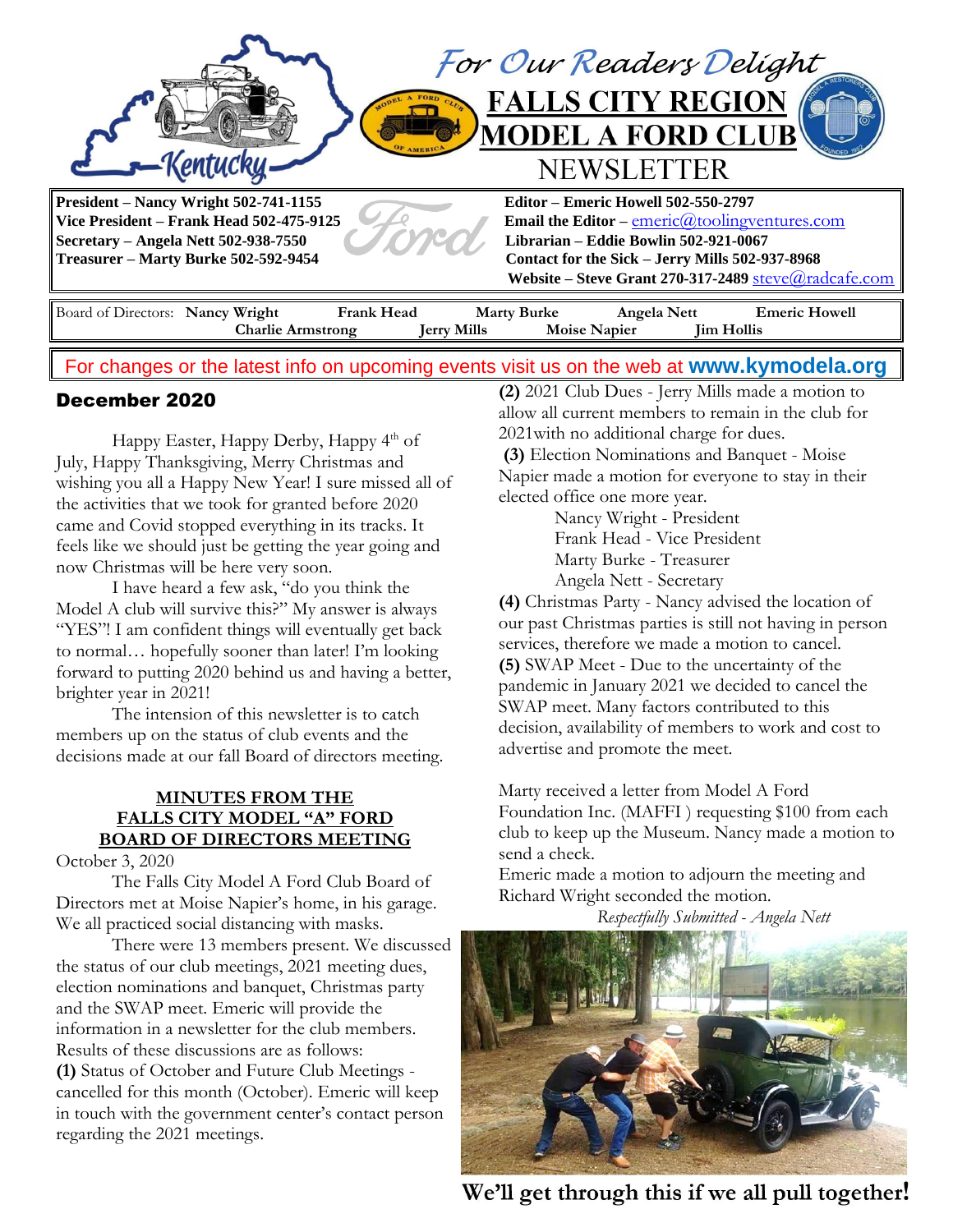**During this pandemic we have lost a few of our good friends we met through our Model A Club, it's very hard when we are not able to gather as we did in the past and honor the lives of our good friends. They will all be greatly missed**

**Ina Mae LeVay**, 84, of Vine Grove, KY passed away

Saturday, April 18, 2020 at Hardin Memorial Health, Elizabethtown, KY. Mrs. LeVay was a

member of the Model A Ford Club. She was preceded in death by her parents, Jasper Harvey & Ethel Pearl Gwinn. Survivors include her husband, Harold Edward LeVay of Vine Grove, KY; one



brother, Charles Gwinn of West Virginia; and a host of family & friends.

**Susan Catherine Armstrong** of Shepherdsville passed away Thursday, November 5, 2020 at Norton Audubon Hospital.

Susan was a member of the Falls City Model A Ford Club. She enjoyed traveling and shopping with her husband Charlie. Her and Charlie were married for 23

years only having one argument in that time. Charlie describes his wife as "an awfully good woman and will be sadly missed."

 Susan was preceded in death by her parents Robert and Nora England; her son Steve Warner; along with siblings Laverne Lile, Douglas England, Gary England and Willy England.



Susan is survived by her husband Charlie Armstrong; her children Delvin Warner (Jody) of Danville, Donna Ochs of Louisville and Chuck LeRoy (Wendy) of Shepherdsville; her siblings Bobby England (Kay) and Harold England both of Columbus, IN; 7 grandchildren and 7 great grandchildren; along with

many other family members and friends.

**Brenda Payne**, 76, entered eternal life on Monday, July 20, 2020 at her home. She had worked as a Bank Teller for PNC, a member of Bethany Christian

Church in Charlestown and the Falls City Model A Club in Louisville. Brenda was preceded in death by her parents, Leonard and Katherine Casey, husband, William "Pinky" Payne and a brother, Marvin Casey. Surviving are her daughters, Lisa Payne, Borden, Cindy (Gary) Cook, Borden, brother, Donald (Mary) Casey, Paoli, grandson, Matthew Cook.



**Wayne Nunley** of Garfield Kentucky. We received news that Wayne had passed away in August and was cremated.

#### **Former member:**

**Retired Maj. Phillip Coolidge**, 79, of Elizabethtown, passed away Friday, Aug. 28, 2020, at Helmwood Healthcare in Elizabethtown.

 He was born in Claremont, New Hampshire, to Melvin and Katherine Bunnell Coolidge. He was a Vietnam veteran of the Army, where he was assigned to the Black Horse Troop. He was a member of College Heights United Methodist Church, Antique



Phonograph Society and the Louisville Model A Club. He was preceded in death by his parents; and a

brother, Gary Coolidge. Survivors include his loving wife of 53 years, Erika Coolidge of Elizabethtown; a daughter, Melody Coolidge (Stanley Miller) of Memphis, Tennessee; four sisters, Katherine Maccioli of Vermont, Donna Manning of Claremont, New Hampshire, Francis Davis of New York and Jackie Ferguson Pierce of Claremont; and two grandchildren, Megan and Madison Miller.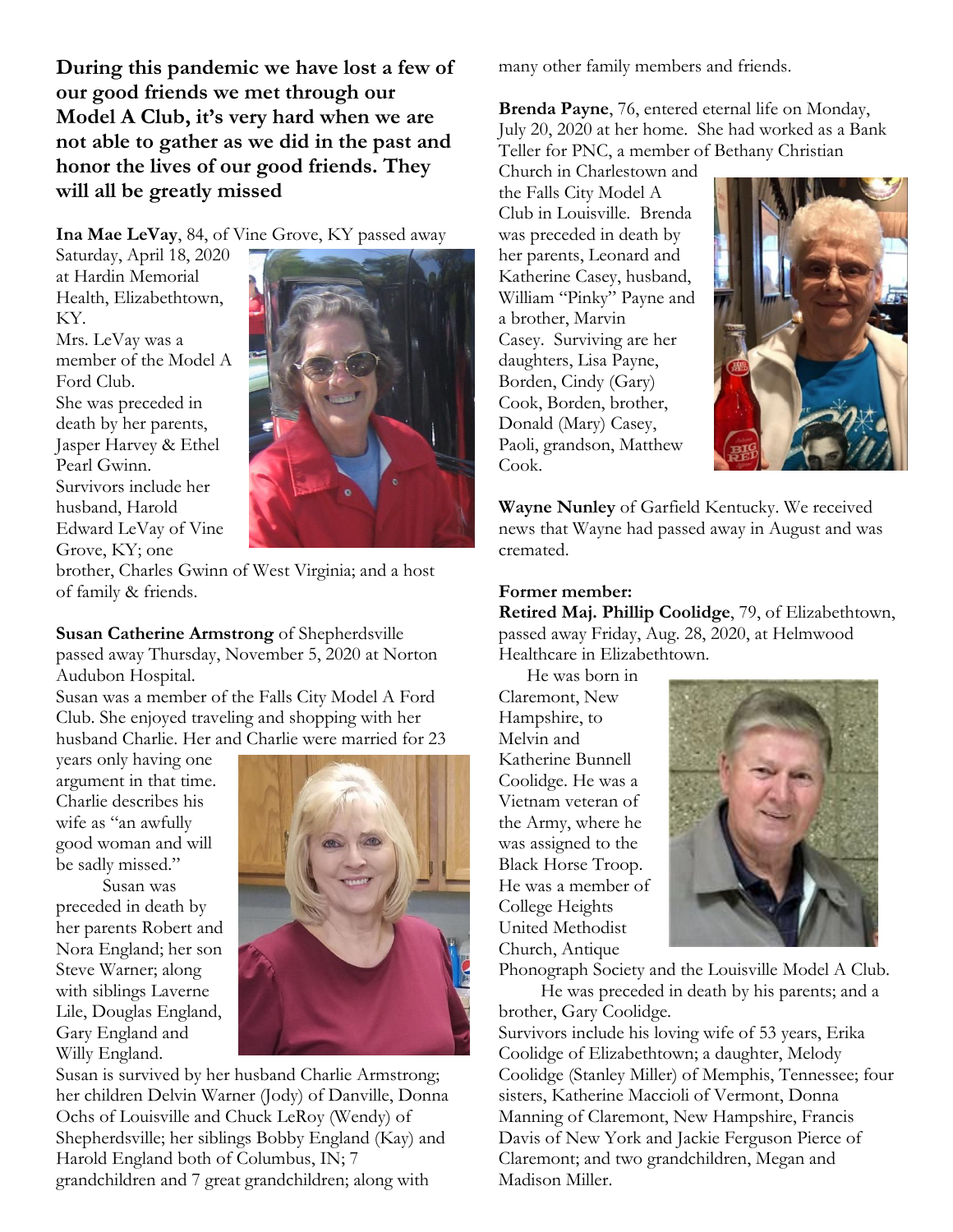



# **All Falls City Club Events** are CANCELLED until **further notice**

### **The Falls City Region Model A Ford Club** 8800 Gentry Lane Louisville, Kentucky 40291